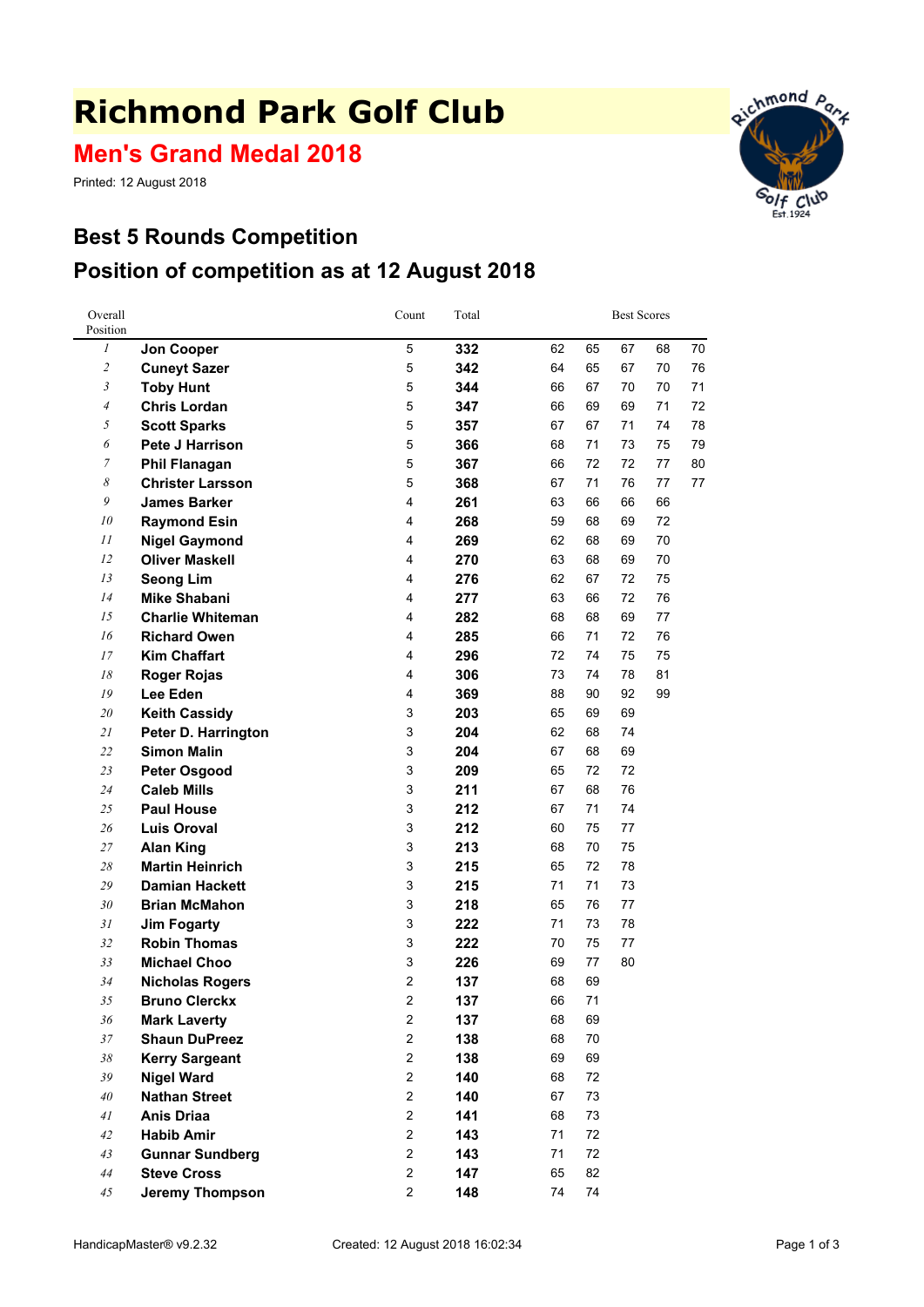| Men's Grand Medal 2018 |  |
|------------------------|--|
|------------------------|--|

| Overall<br>Position |                         | Count          | Total |    | <b>Best Scores</b> |
|---------------------|-------------------------|----------------|-------|----|--------------------|
| 46                  | <b>Jim Deissler</b>     | $\overline{2}$ | 150   | 69 | 81                 |
| 47                  | <b>Paul Brown</b>       | $\overline{2}$ | 150   | 74 | 76                 |
| 48                  | <b>James Anslow</b>     | $\overline{2}$ | 153   | 75 | 78                 |
| 49                  | <b>Adrian Wells</b>     | $\overline{2}$ | 154   | 71 | 83                 |
| 50                  | Paul C.C. Grand         | $\overline{2}$ | 155   | 73 | 82                 |
| 51                  | <b>John Ahad</b>        | $\overline{2}$ | 155   | 74 | 81                 |
| 52                  | <b>Rick Smith</b>       | $\overline{2}$ | 157   | 77 | 80                 |
| 53                  | Peter Jagger            | $\overline{2}$ | 159   | 78 | 81                 |
| 54                  | <b>Julian James</b>     | $\overline{2}$ | 160   | 73 | 87                 |
| 55                  | <b>James Shine</b>      | $\mathbf{1}$   | 59    | 59 |                    |
| 56                  | <b>Peter Needham</b>    | 1              | 63    | 63 |                    |
| 57                  | <b>Danny Deprez</b>     | 1              | 65    | 65 |                    |
| 58                  | <b>Paul Hackett</b>     | $\mathbf{1}$   | 66    | 66 |                    |
| 59                  | Jeremy Ryan             | 1              | 68    | 68 |                    |
| 60                  | <b>Mike Murray</b>      | 1              | 69    | 69 |                    |
| 61                  | <b>Stephen Mason</b>    | 1              | 70    | 70 |                    |
| 62                  | <b>Michele Prencipe</b> | 1              | 70    | 70 |                    |
| 63                  | <b>Tony Kopczak</b>     | 1              | 71    | 71 |                    |
| 64                  | <b>Tamas Ladacs</b>     | 1              | 71    | 71 |                    |
| 65                  | <b>Liam Bridger</b>     | 1              | 71    | 71 |                    |
| 66                  | Lee Marshall            | $\mathbf{1}$   | 72    | 72 |                    |
| 67                  | <b>George Taylor</b>    | 1              | 72    | 72 |                    |
| 68                  | <b>Joel Chang</b>       | $\mathbf{1}$   | 72    | 72 |                    |
| 69                  | <b>Paul Graham Cook</b> | 1              | 73    | 73 |                    |
| $70\,$              | <b>Paul Neuhardt</b>    | 1              | 73    | 73 |                    |
| 71                  | <b>Davide Oddono</b>    | 1              | 73    | 73 |                    |
| 72                  | <b>Aidan Hurley</b>     | $\mathbf{1}$   | 74    | 74 |                    |
| 73                  | Jonathan Scriven        | 1              | 74    | 74 |                    |
| $74\,$              | <b>Barry Page</b>       | 1              | 75    | 75 |                    |
| 75                  | <b>Eric Lit</b>         | $\mathbf{1}$   | 75    | 75 |                    |
| 76                  | Alexander Krasnenkov    | $\mathbf{1}$   | 76    | 76 |                    |
| 77                  | <b>Eelco Snijders</b>   | $\mathbf{1}$   | 77    | 77 |                    |
| $78\,$              | <b>Greg Saunders</b>    | $\mathbf{1}$   | 78    | 78 |                    |
| 79                  | <b>Martin Smith</b>     | 1              | 79    | 79 |                    |
| 80                  | Dave Fauré              | 1              | 93    | 93 |                    |

#### **Notes:**

The best 5 rounds by each player count towards their total.

COUNT identifies the number of scores counting for each player.

Where players have the same total, players are ordered by best last 9 holes (summed using the players' best scores). If there is still <sup>a</sup> tie, the best last 6 holes are matched (then last 3 holes and finally best last hole, as required).